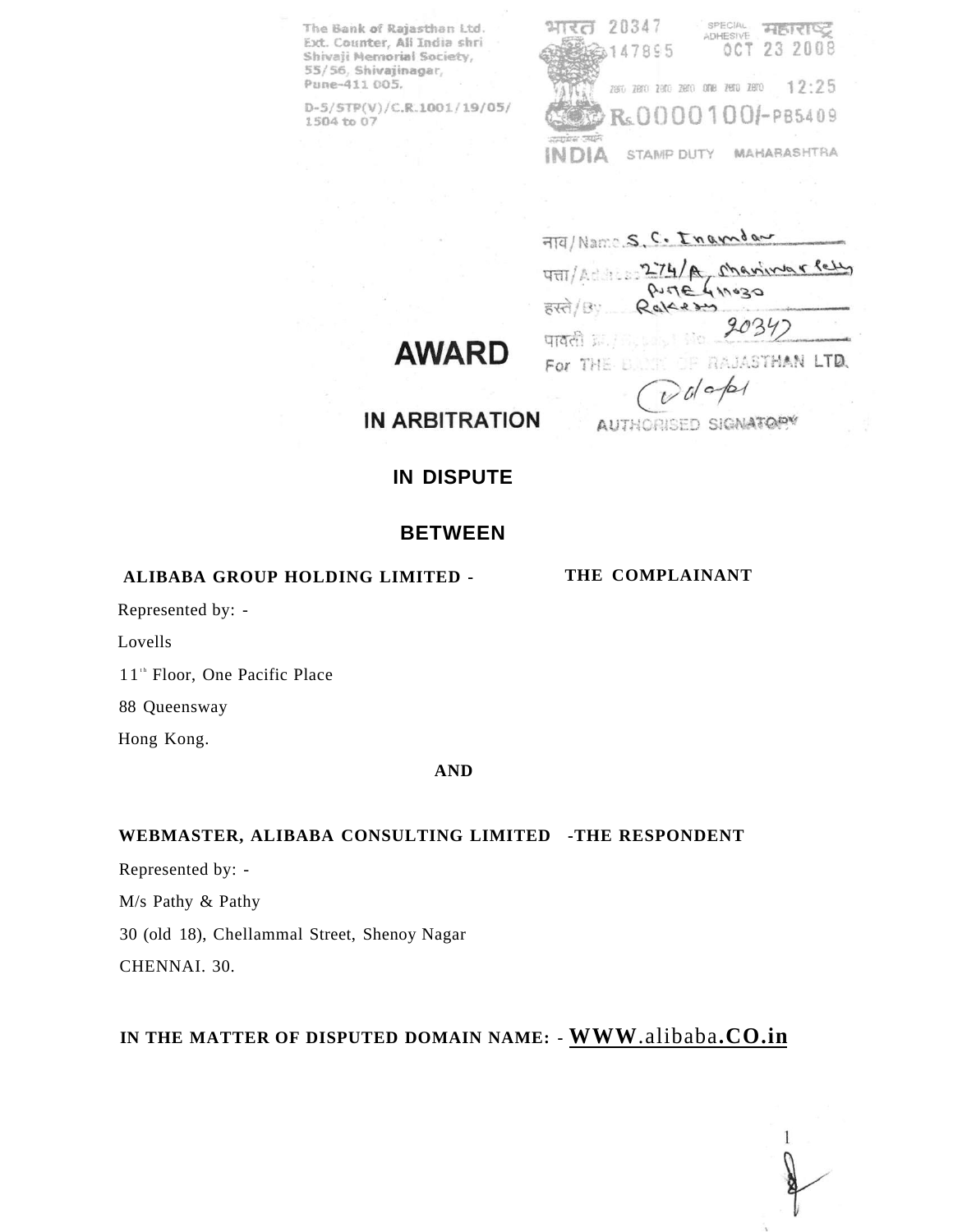## **BEFORE MR.S.C.INAMDAR, B.COM., LL.B., F.C.S. SOLE ARBITRATOR**

## **DELIVERED ON THIS 23 <sup>r</sup> <sup>d</sup> DAY OF OCTOBER TWO THOUSAND EIGHT.**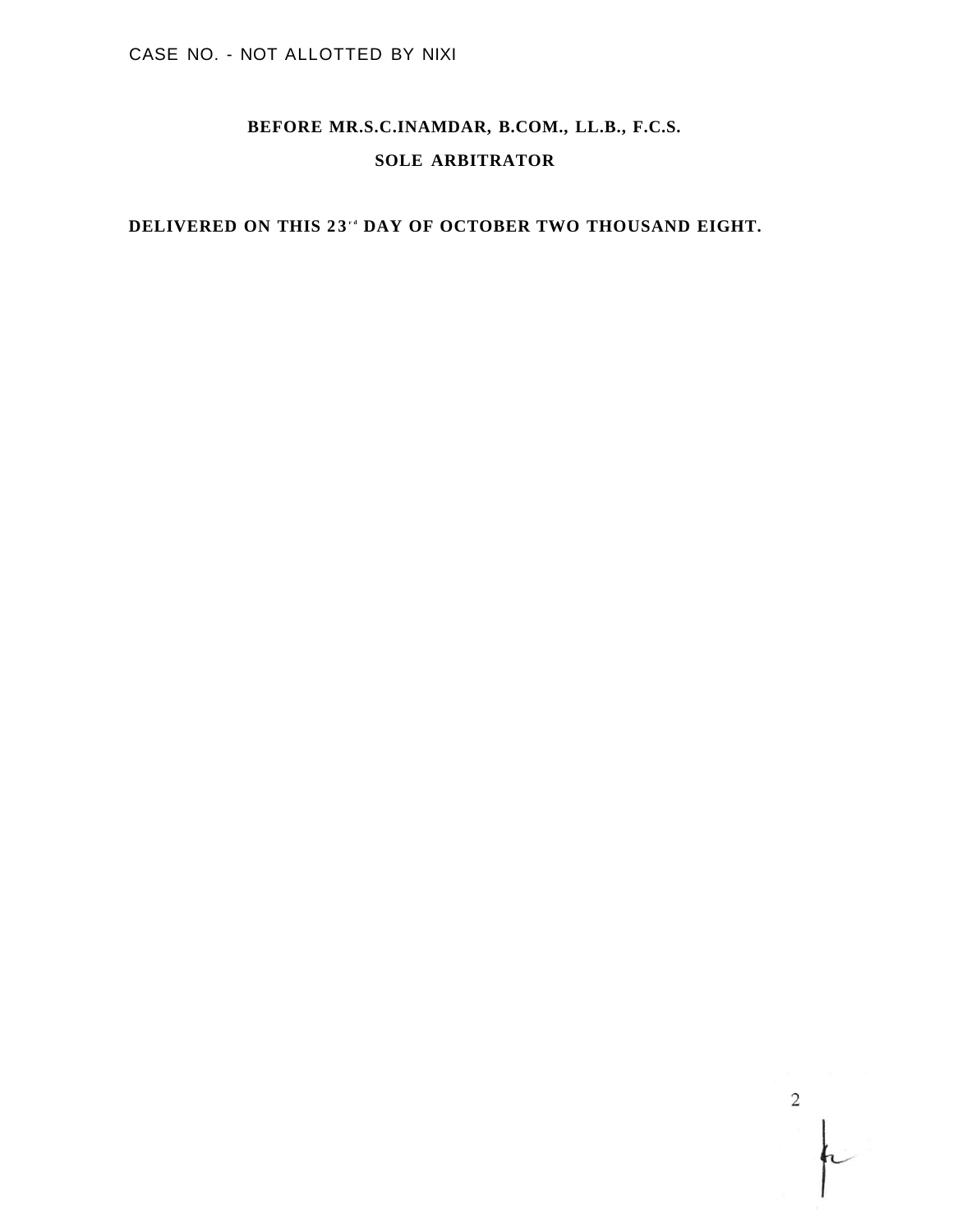## **I] SUMMARISED INFORMATION ABOUT THE DISPUTE: -**

| 01. Name and address                                             |                                           |  |
|------------------------------------------------------------------|-------------------------------------------|--|
| of the Complainant:-                                             | Alibaba Group Holding Limited             |  |
|                                                                  | c/o Alibaba.com Hong Kong Limited         |  |
|                                                                  | 24/F Jubilee Centre, 18 Fenwick Street    |  |
|                                                                  | Wanchai                                   |  |
|                                                                  | <b>HONG KONG</b>                          |  |
| 02. Name of the Authorised                                       |                                           |  |
| Representative of complainant: -                                 | Lovells                                   |  |
|                                                                  | 11 <sup>th</sup> Floor, One Pacific Place |  |
|                                                                  | 88 Queensway                              |  |
|                                                                  | <b>HONG KONG</b>                          |  |
|                                                                  | Email: - gabriela.kennedy@lovells.com     |  |
|                                                                  |                                           |  |
| 03. Name and address of                                          |                                           |  |
| The Respondent: -                                                | Webmaster, Alibaba Consulting Limited     |  |
|                                                                  | (previously Webmaster, JF Limited)        |  |
|                                                                  | 204, Woodwich Road, Concept Office        |  |
|                                                                  | London.                                   |  |
|                                                                  | England.                                  |  |
|                                                                  | <b>GREAT BRITAIN (GB)</b>                 |  |
|                                                                  |                                           |  |
| 04. Name of the Authorised                                       |                                           |  |
| Representative of the Respondent: - M/s Pathy & Pathy, Advocates |                                           |  |
|                                                                  | 30, (Old No. 18), Chellammal Street       |  |
|                                                                  | Shenoy Nagar                              |  |
|                                                                  | Chennai. 30.                              |  |
|                                                                  | Email: - ashokpathy@gmail.com             |  |

 $\frac{3}{4}$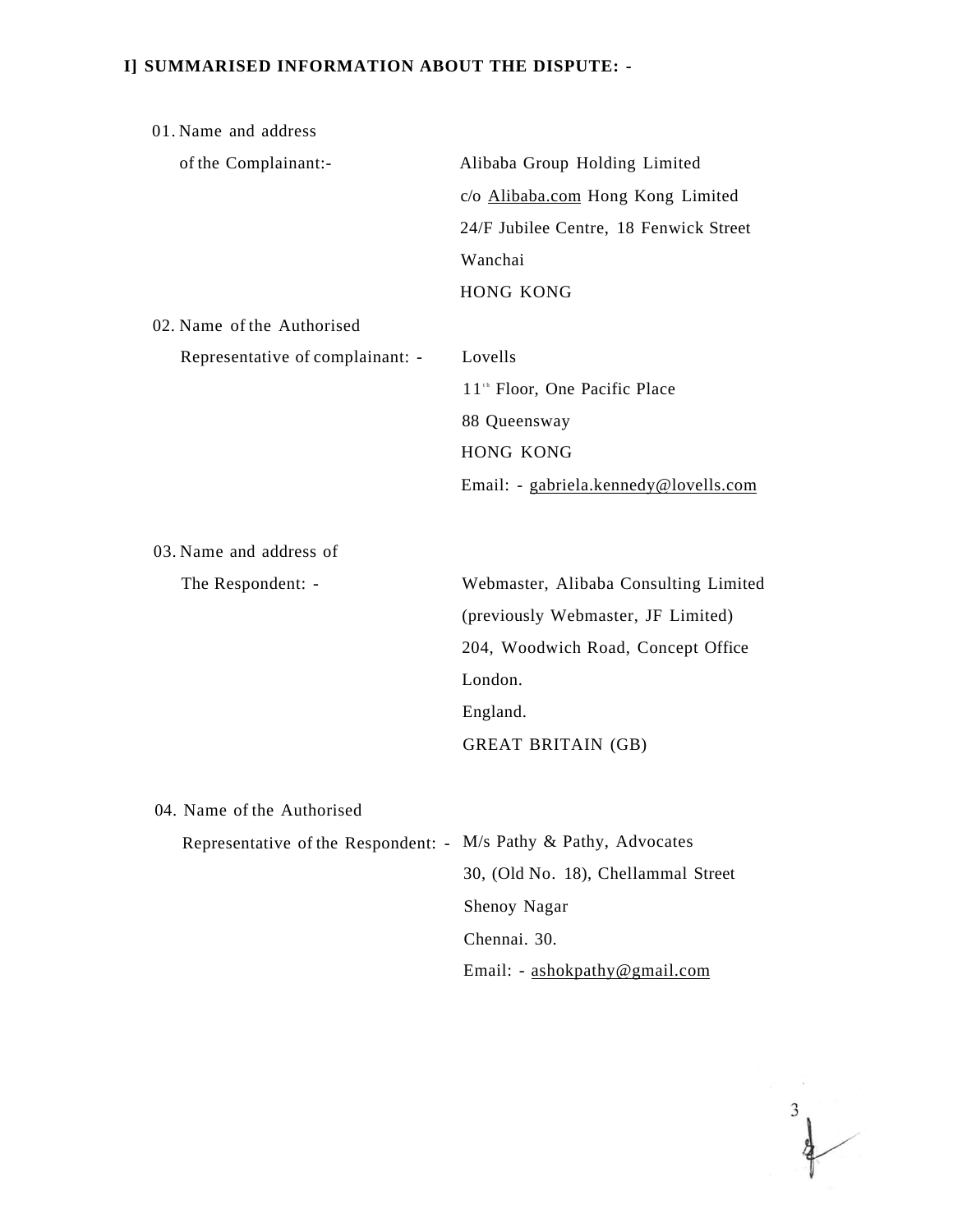| 05. Date on which case was  |                                  |             |
|-----------------------------|----------------------------------|-------------|
| Referred to me for          |                                  |             |
| Arbitration                 |                                  | 20.08.2008  |
|                             |                                  |             |
|                             | 06. Date on which complaint was  |             |
| Received by me              |                                  | 01.09.2008  |
| 07. Date on which notice of |                                  |             |
|                             | Arbitration was sent: -          | 01.09.2008. |
|                             | 08. Date on which the Respondent |             |
|                             | Submitted his Statement of       |             |
| Defense                     |                                  | 22.09.2008. |
|                             | 09 ate on which the Complainant  |             |
|                             | Submitted his rejoinder          | 09.10.2008  |
|                             | 10. Date on which the Respondent |             |
|                             | Submitted his rejoinder          | 17.10.2008  |
| 11. Date of arbitral award  |                                  | 24.10.2008  |

 $\begin{picture}(120,15) \put(0,0){\line(1,0){155}} \put(15,0){\line(1,0){155}} \put(15,0){\line(1,0){155}} \put(15,0){\line(1,0){155}} \put(15,0){\line(1,0){155}} \put(15,0){\line(1,0){155}} \put(15,0){\line(1,0){155}} \put(15,0){\line(1,0){155}} \put(15,0){\line(1,0){155}} \put(15,0){\line(1,0){155}} \put(15,0){\line(1,0){155}}$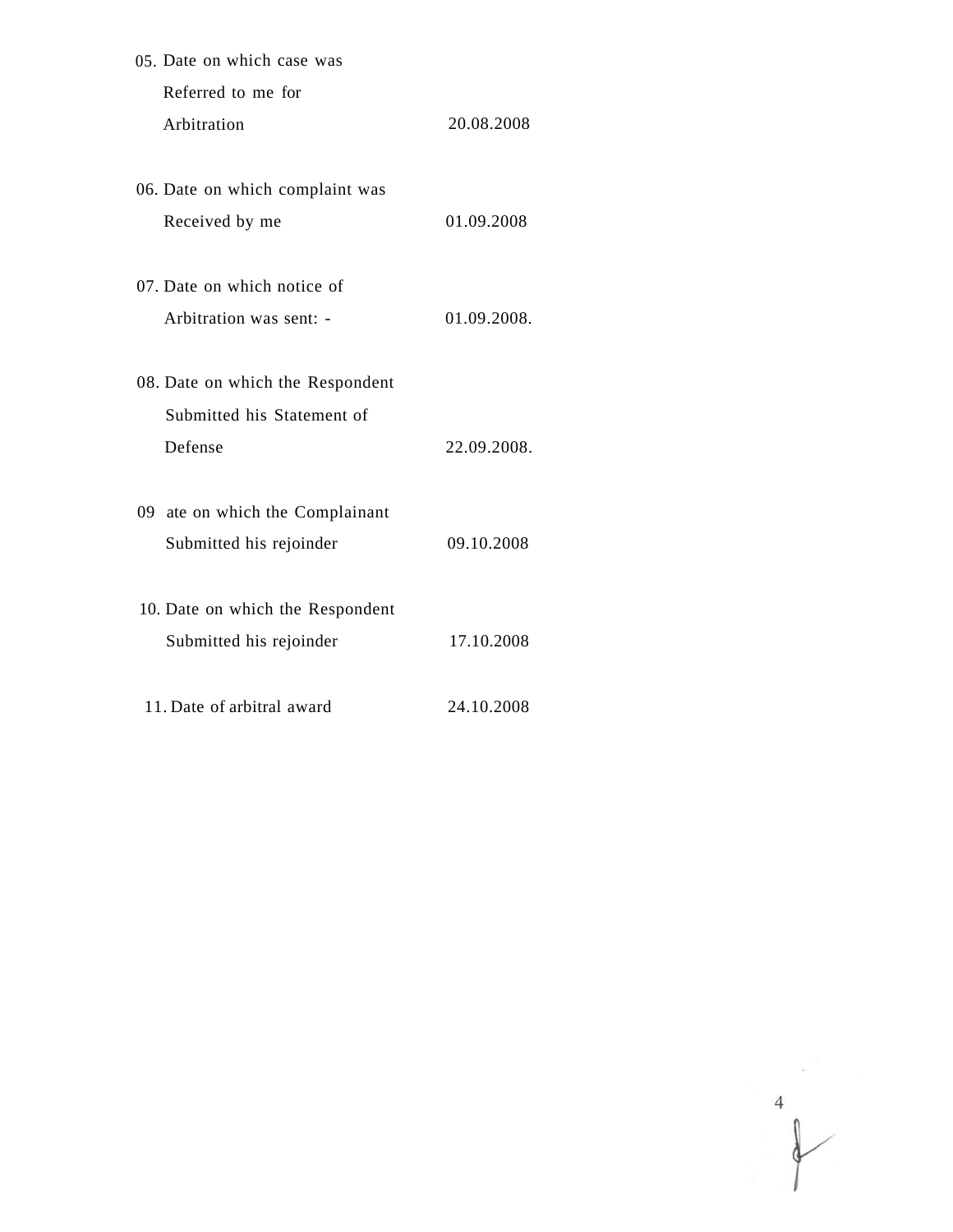#### **PRELIMINARY: -**

- **1)** Alibaba Group Holding Limited is a corporation under the laws of Hong Kong. It has principal place of business in Hong Kong and it does business at many places of the world. **(The Complainant)**
- 2) Since the Complainant is holder of various trademarks and also the word "ALBABA' is a part of its corporate name, it has disputed registration of domain name **alibaba.co.in (the disputed / domain name)** in the name of M/s Webmaster, Alibaba Consulting Limited. **(The Respondent).**
- 3) Upon Complainant's filing complaint under *.IN* Domain Disputes Resolution Policy **(INDRP),** National Internet Exchange of India **(NIXI)** has referred the dispute for arbitration to me.

## **II] PROCEDURE FOLLOWED IN ARBITRAION PROCEEDINGS: -**

- 01. National Internet Exchange of India, a regulatory authority in respect of *.in*  domain names allotment, dispute resolution etc., **(NIXI)** vide its communication dated 20.08.2008 appointed me as sole Arbitrator in the dispute.
- 02. After my sending statement of acceptance and furnishing Statement of Impartiality and Independence, I received a copy of complaint on 01.09.2008.
- 03. On 1<sup>\*</sup> September 2008 I issued Notice of Arbitration to the Respondent under copies to the Complainant and NIXI.
- 04. The Respondent asked for extension of time and accordingly filed his say on the Complaint on 22.09.2008.
- 05. The Complainant, after allowing extension of time, submitted his rejoinder on 09.10.2008.
- 06. The Respondent, after allowing extension of time, submitted his rejoinder on 17.10.2008.
- 07. Generally the parties to the dispute cooperated in the matter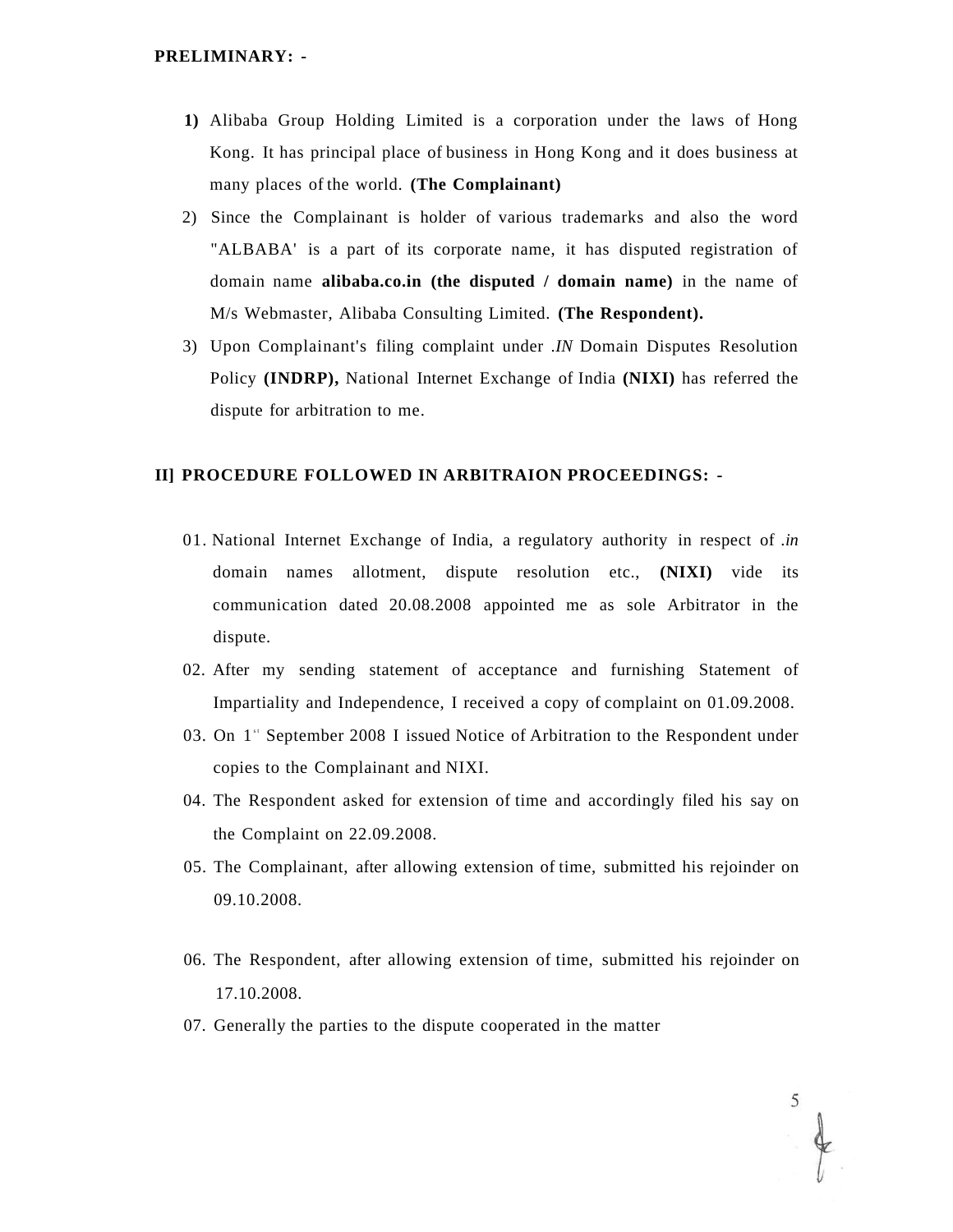#### **III] SUMMARY OF THE COMPLAINT: -**

- (A) The Complainant has raised, *inter-alia,* following important objections / made contentions in its Complaint:
	- a) The Complainant is a corporation under the laws of Hong Kong engaged in providing B2B services globally, through its subsidiaries headed by [Alibaba.com](http://Alibaba.com) Limited. It has grown into one of the largest online market place in the world and boasts of having more than 24 million members from over 200 countries and regions worldwide. The Complainant's total revenue in the first quarter of current financial year stood at RMB 680 M with net profits at RMB300 M (app. USD 99.13 M & USD 43.73M respectively). Its members in India are more than 400000.
	- b) The Complainant is the registered owner and/or proprietor of various trademarks in India including 'ALIBABA', 'ALIBABA.COM' and two more applications are pending for registration in India. In support of its contention the Complainant has furnished copies of trade marks registration certificates.
	- c) The Complainant owns and operates its websites using the [alibaba.com](http://alibaba.com)  domain name since  $15^{\text{th}}$  April, 1999.
	- d) Mr.Chen Shengli, a Chinese national, is the sole director of the Respondent company - Alibaba Consulting Limited. According to the WHOIS database, till  $18<sup>th</sup>$  June 2008 the registrant organization for the disputed domain name was recorded as JF Limited. According to the respective WHOIS and company records for Alibaba Consulting Limited and JF Limited, both the companies have same address and telephone

6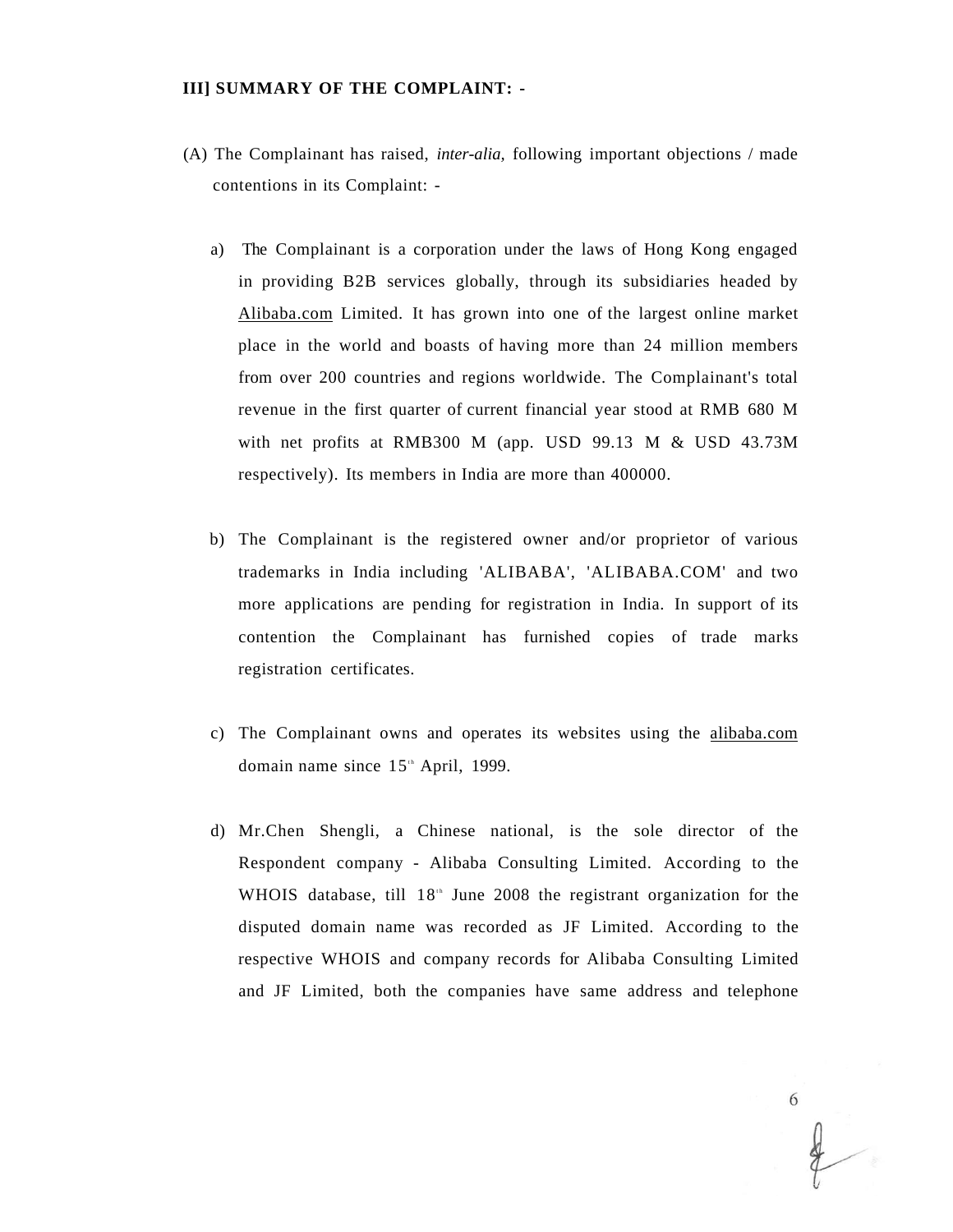numbers. The Complainant therefore presumes that tho two companies are related and / or under common control of the registrant.

- e) The disputed domain name is identical and / or confusingly similar to trade marks in which the Complainant has rights on the basis of its three trade mark registrations and two pending trade mark applications for Alibaba in India. As against this the Respondent has no registered trade mark in India which would entitle him to the disputed domain name.
- f) The Complainant's use and registration of the Alibaba trade mark in India predates the Respondent's original registration of the Disputed Domain Name by almost five years. The disputed domain name is not in use by the Respondent.
- g) Prior to the date of this complaint the disputed domain name was pointed to a website having only one webpage with a link to a Chinese Corporate directory site. In other words the webpage was only a parking site.
- h) Less than two weeks prior to the transfer / change of registrant organization from JF Limited to Alibaba Consulting Limited, JF Limited had offered to sell the disputed domain name to the Complainant's Legal Representatives for US \$ 50000.
- i) The company name was registered approximately 3 years after the registration of the Disputed Domain Name and at the time of registration of disputed domain name Alibaba Consulting Limited did not even exist as a legal entity. Thus registration of Alibaba Consulting Limited in UK was not undertaken in good faith but for the sole purpose of circumventing the application of the INDRP. The timing of transfer / change of registrant organization from JF Limited to Alibaba Consulting Limited was such that would give rise to an irrefutable presumption that the same was solely for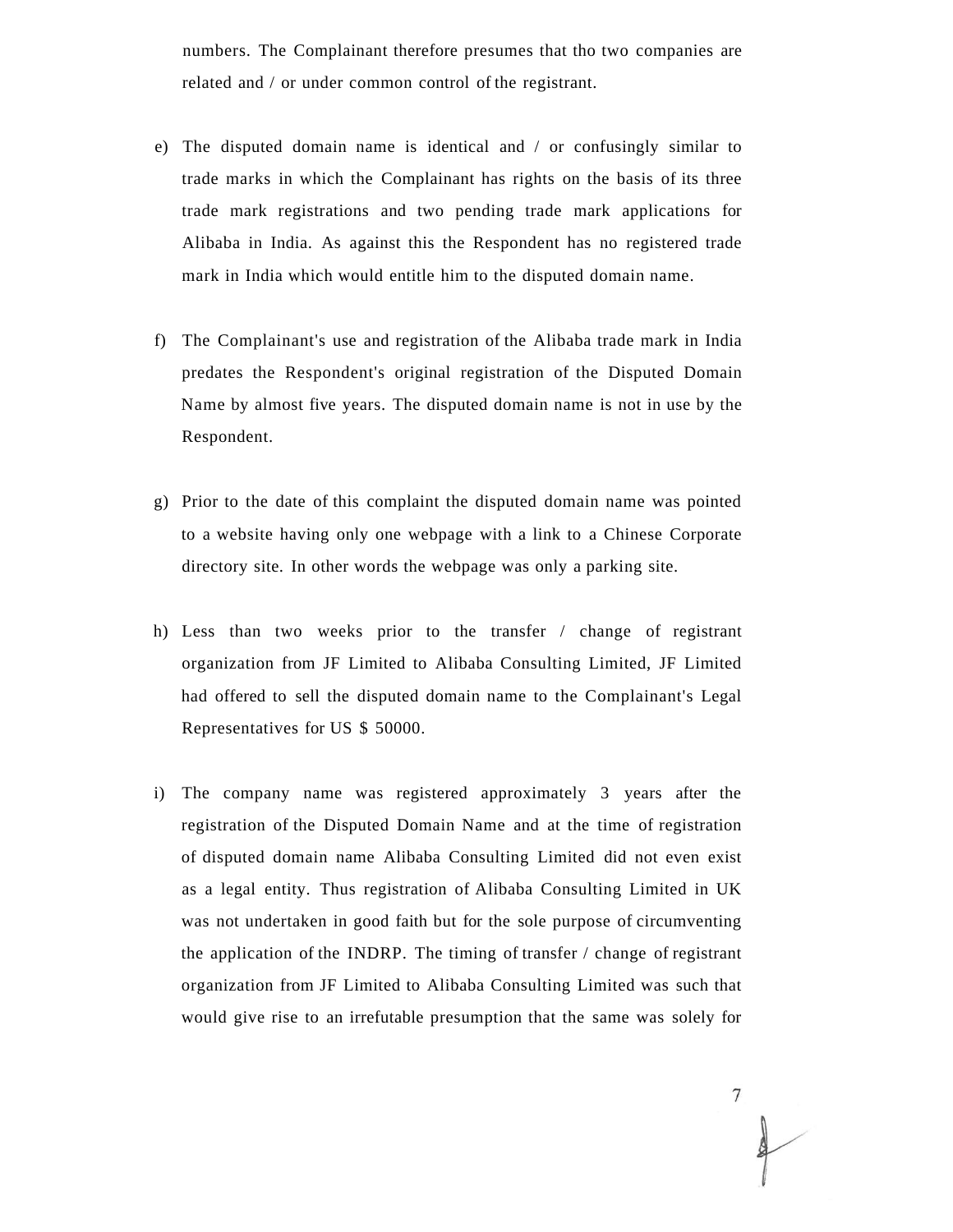the purpose of establishing rights in the disputed domain name and thereby circumvent the INDRP proceedings.

- j) Even the Guidance Notes issued by the UK Companies House website explain that the registration of a UK company name will not provide a defence to an action for trade mark infringement or passing off brought by a third party who has a registered mark for or is well known by the same name.
- k) JF Limited has previously been the subject of at least one compliant proceeding filed under INDRP in which disputed domain name [www.huawei.co.in w](http://www.huawei.co.in)as ordered to be transferred to the Complainant in that case. Thus the Respondent is engaged in domain name hijacking.
- 1) The Respondent has registered disputed domain name with full knowledge of the Complainant's prior rights in the same. The Respondent has offered to sell the disputed domain name for a significantly high price than the costs of Respondent's registration of the same. As at the date of filing of the Compliant the Respondent was not using the disputed domain name.
- m) The Respondent has registered the disputed domain name to intentionally confuse internet users and to divert internet traffic to the Respondent's website. The Respondent would have received a commission for each and every hit on the sponsored links set out in the Respondent's website and therefore had a commercial incentive to attract internet users to the site by misappropriating the reputation of a well known brand.
- (B) **DOCUMENTS PRODUCED BY THE COMPLAINANT:** In support of its contentions the Complainant has furnished, *inter-alia,* copies of the following important documents: -

8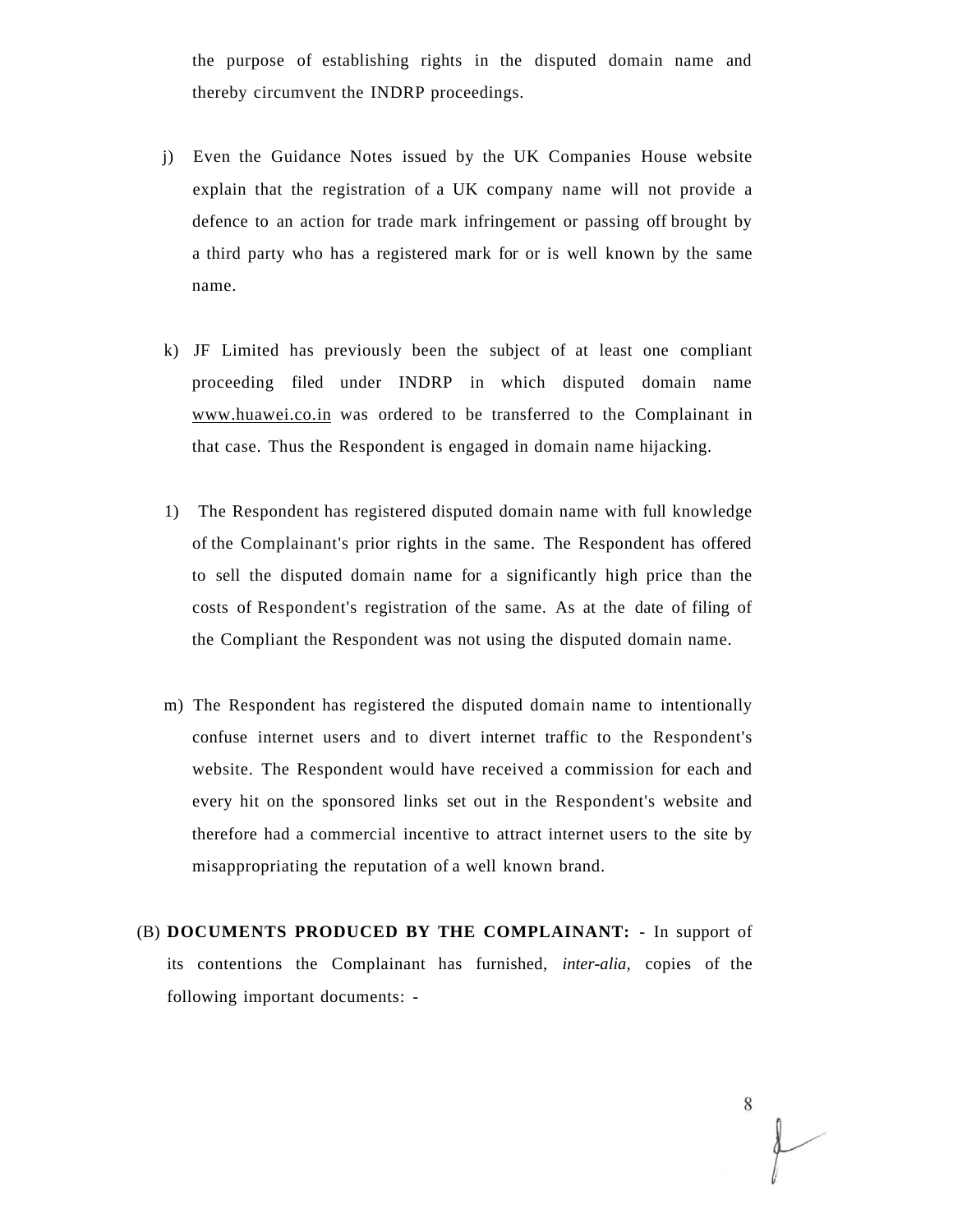- a. WHOIS search records as on 18.06.2008 and also as on the date of filing the Complaint
- b. Documents pertaining to the Complainant's turnover, profits, membership, portal extracts etc.
- c. Copy of the company records for JF Limited obtained from the UK Companies House
- d. Copy of the company records for Alibaba Consulting Limited obtained from the UK Companies House
- e. Copies of the Certificates of Registration for the three trade marks and copies of the applications for the two pending registrations in India.
- f. Copy of the webpage in proof that it was a parking site linked to Chinese business directory.
- g. Copies of emails exchanged in respect of offer for sell of disputed domain name
- h. Copy of cease and desist letter issued by the Complainant
- i. Copy of Guidance Notes issued by the UK Companies House
- j. Copies of the records for Complainant's UK trade marks as extracted from the website of the UK Intellectual Property Office
- k. Copy of award passed by learned Arbitrator in the dispute between Huawei Technologies Co. Ltd. V/s Webmaster JF Limited
- 1. Copies of the awards passed by WIPO panel in the disputes between Veuve Clicquot Ponsardin, Malson Fondee en 1772 V/s The Polygenix Group Co. (Case No.D2000-0163) and in the dispute between Madonna Ciccone, p/k/a Madonna V/s Dan Parisi and [Madonna.com \(](http://Madonna.com)WIPO Case No.2000-0847).

#### **IV] SUMMARY OF STATEMENT OF DEFENSE: -**

**(A)** On the last day appointed for submission of statement of defense the Representatives of the Respondent approached with a request to extend time for submission of the same. To follow the principle of giving just and fair opportunity to represent his case, extension of time was allowed to submit written statement of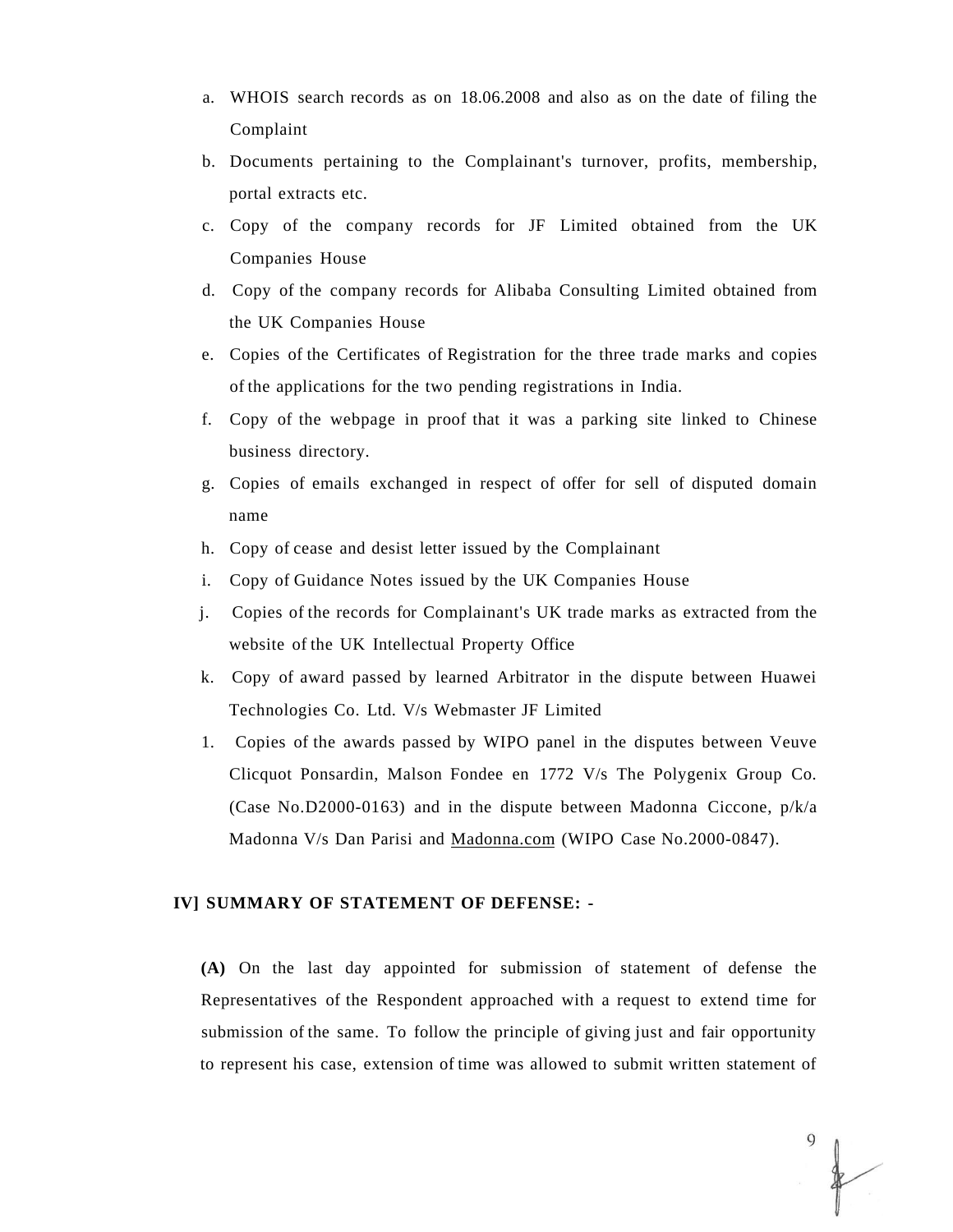defense. Accordingly the Respondent submitted his statement of defense through his legal representatives.

The main contentions of the said statement of defense were as follows: -

- i. The Director of the Respondent Mr. Chen Shengli was in the business of providing the services relating to the formation of companies and the Respondent wanted to have the prefix of his company name as the domain name. He therefore approached M/s JF Limited with a proposal to purchase the disputed domain name vide email dated 02.06.2008. As per the invoice dated 24.06.2008 the said domain name was conveyed. On 11.07.2008 the company in the name of Alibaba Consulting Ltd. was formed.
- ii. The business of the Respondent is mutually exclusive to that of the business of the Complainant and therefore no confusion would be created in the minds of internet users / prospective customers.
- iii. The Complaint is not maintainable as the same has been instituted on the Respondent with incorrect identity. The name of the Respondent is Webmaster, Alibaba Consulting Limited and it was never previously known as Webmaster, JF Limited and due to this defective description the Compliant is to be rejected.
- iv. The Trade mark registration of the Complainant is not with respect to the class of business carried on by this Respondent. The Respondent is carrying on the business under the classification pertaining to Class 45. The Respondent provides the solutions for formation of companies in U.K., India, Ireland, Hong Kong and many other countries. Thus the domain name alibaba.co.in is nothing but the name of the Respondent company.
- v. The Registered Office of the respondent is in U.K.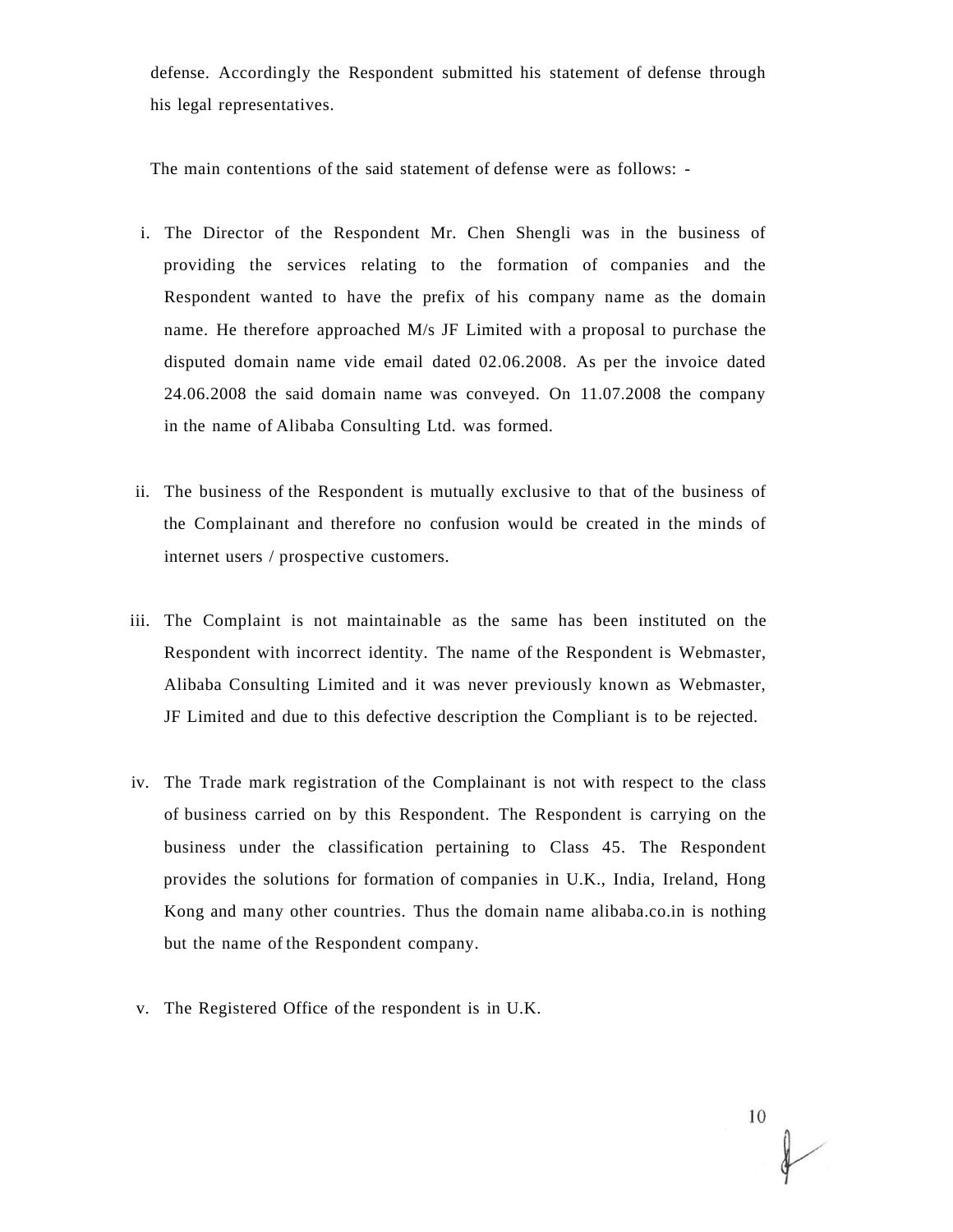- vi. Since JF Limited is not a relevant and proper party to this Complaint, averments about the said JF Ltd. are not relevant to this Complaint.
- vii. As a stop gap arrangement the Respondent was using the space and telephone of JF Ltd. There are more than 10 companies having their registered offices in the same premises. Thus it is an anomaly in linking the JF Ltd with this Respondent.
- viii. The word Alibaba is a generic name and related to a character in Arabian stories. The word has been used in numerous films, TV shows, business organizations functioning in the name and style of Alibaba. Due to this name being generic in nature, no person can claim exclusive right over the same. Apart from the Respondent there are many others using the word. Alibaba.
- ix. The Respondent had formed the company even before the Complainant can lodge a complaint which proves that he had genuine intention to commence the business in the name and style of Alibaba Consulting Limited.
- x. The company was formed on 11th July 2008 and domain name has been uploaded with effect from  $15<sup>th</sup>$  July 2008. It has been providing services in India and U.K. and intends to extend its services to Hong Kong and U.S. and others of the country.
- xi. There are many trade marks under the name Alibaba which are not registered by the Complainant.
- xii. The Respondent has paid heavy price for the domain name alone can confirm the genuine interest of the Respondent in the disputed domain name. The Respondent has acquired the domain name in good faith without knowledge of any transaction between the Complainant and JF Ltd. This Respondent can not be equated with JF Ltd. The Complainant has not produced any document to

11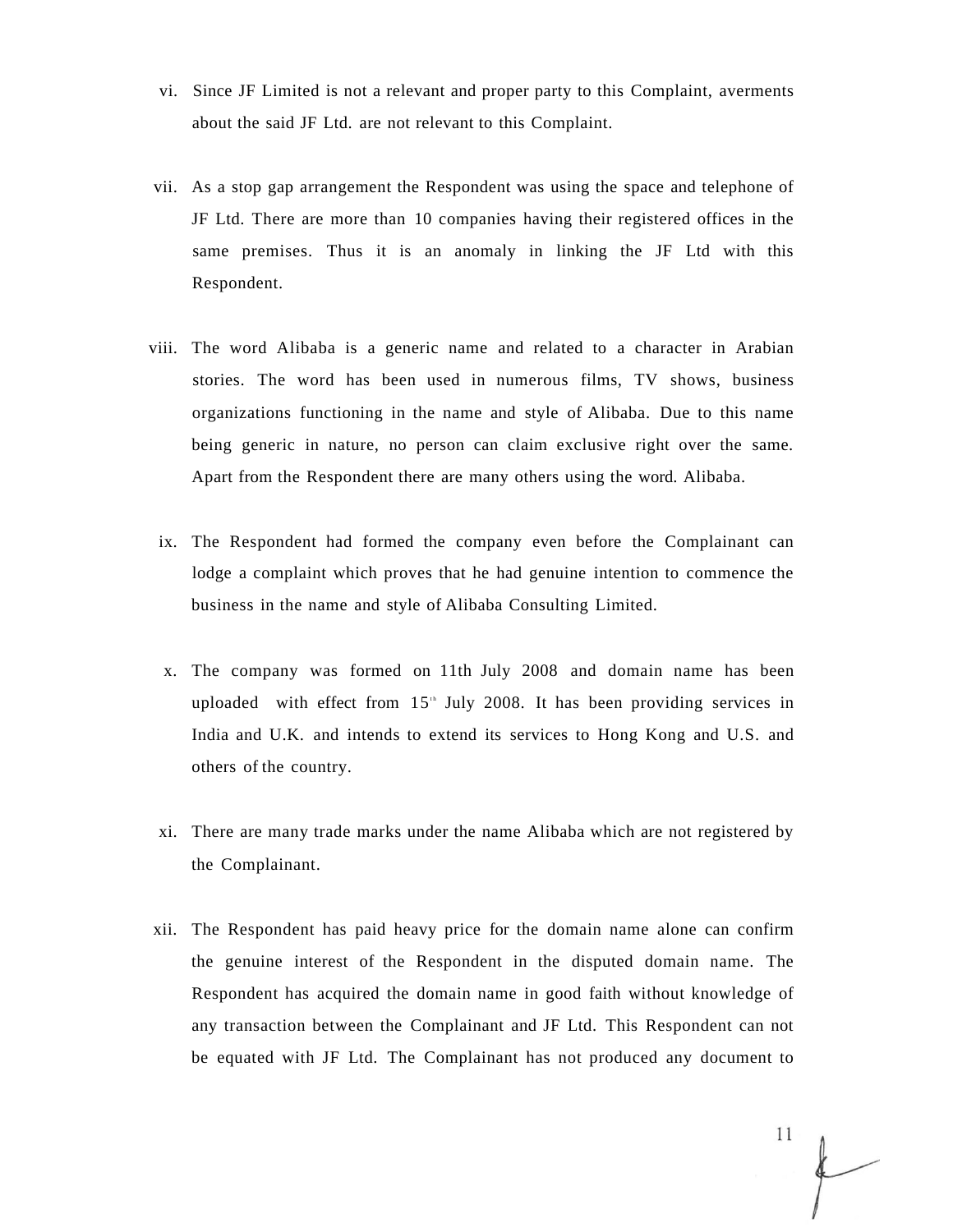prove that the Respondent had prior knowledge of the rights / interests of the Complainant in the disputed domain name.

This Respondent has never offered to sell the domain name since he wants to use the same for his own business purpose. The usage of domain name by the Respondent is not in bad faith.

The Respondent has incorporated itself only a few days ago and it would be premature to argue that the Respondent has not commenced any business and hence no adverse presumption can be made against this Respondent.

## **m. DOCUMENTS FURNISHED BY THE RESPONDENT IN SUPPORT OF HIS STATEMENT OF DEFENSE: -**

The Respondent has furnished, inter-alia, copies of the following documents in support of his contentions: -

- 1. Copies of emails exchanged for sale of domain names between Only One Ltd. and Mary<alibaba(gionly-one.co.uk>, JF Ltd.
- 2. Invoice of Only One in the name of Chen Shengli dated 24<sup>th</sup> June 2008 showing price for sale of domain name at EUR 572.00
- 3. Extract of company information for Alibaba Consulting Limited
- 4. Copy of webpage of Alibaba company formation portal
- 5. Classification descriptions for trade mark classification taken from UK Intellectual Property Office
- 6. Copy of results of search at UK Intellectual Property Office in respect of trade marks containing the word Alibaba.
- 7. Company Information for Global Director Limited
- 8. Copy of search at Google for rankings of Alibaba Consulting Limited
- 9. Company information for JF Ltd.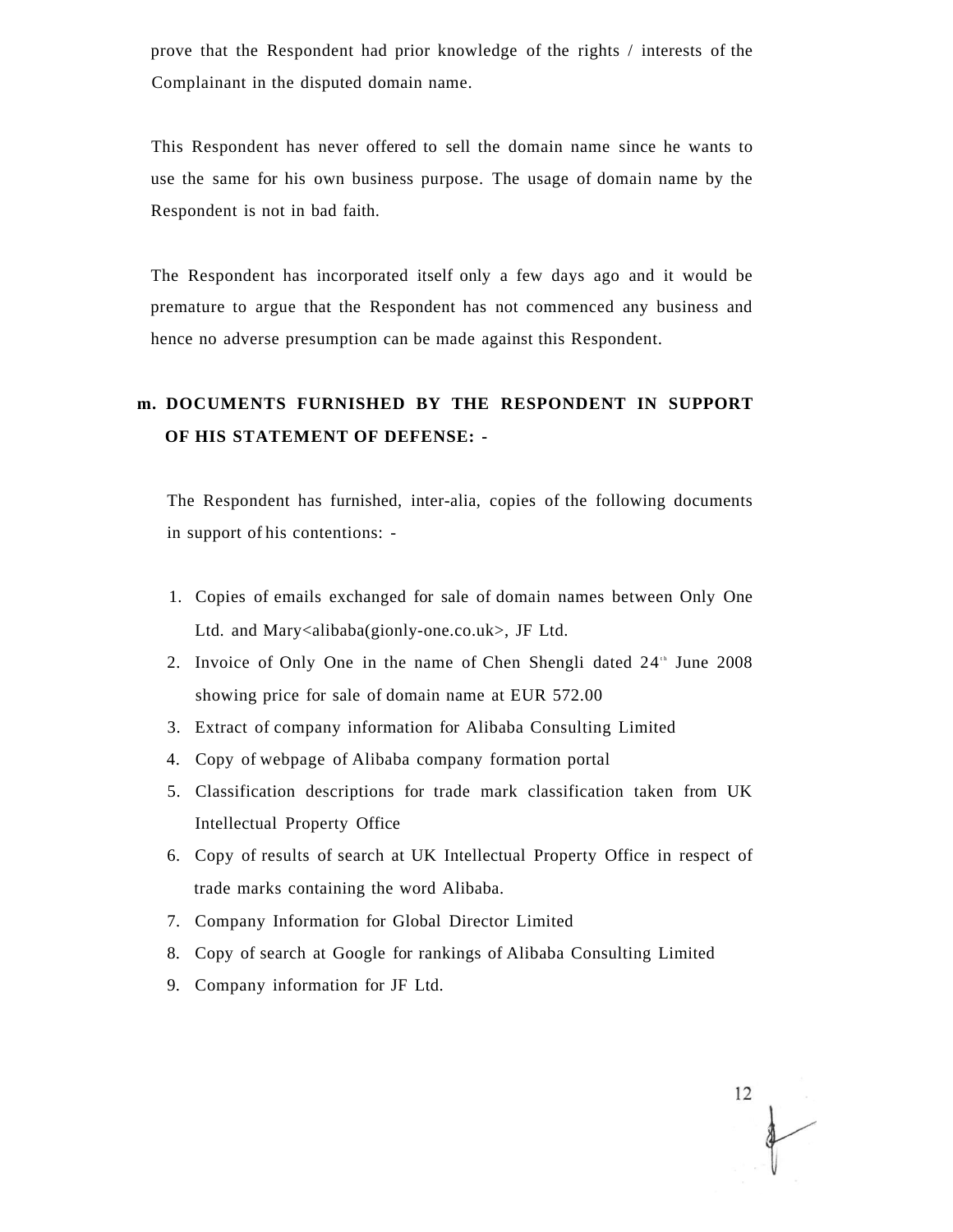#### **V] CONTENTIONS OF THE COMPLAINANT IN HIS REJOINDER: -**

In his rejoinder the Complainant made, inter-alia, the following contentions: -

- a) The reference on the cover page to "(previous Webmaster, JF Limited)" is only to clarify the identity of the previous registrant of the domain name from whom the Respondent claims to have purchased the Disputed Domain Name.
- b) Identity of previous registrant is relevant to these complaint proceedings in light of the timing of and circumstances surrounding the transfer of the disputed domain name.
- c) As a matter of law, a trade mark registration confers upon the trade mark owner exclusive rights in respect of the trade mark in the country where the registration was granted in respect of the designated goods and services.
- d) The Complainant has acquired a substantial reputation in its Alibaba trade mark throughout Asia including in India such that the trade mark has acquired through use distinctiveness in relation to the Complainant and the services offered by him.
- e) Use of the Alibaba trade mark and domain names incorporating the Alibaba trade mark by others, does not in any way diminish or affect the Complainant's legitimate and exclusive rights in Alibaba in those countries where the Complainant has valid trade mark registrations for Alibaba. Similarly it does not confer upon the Respondent any legitimate right or interest in the disputed domain name.
- f) Though it is practically difficult for the Complainant to register its Alibaba trade mark in all ccTLD categories and in all possible combinations, it does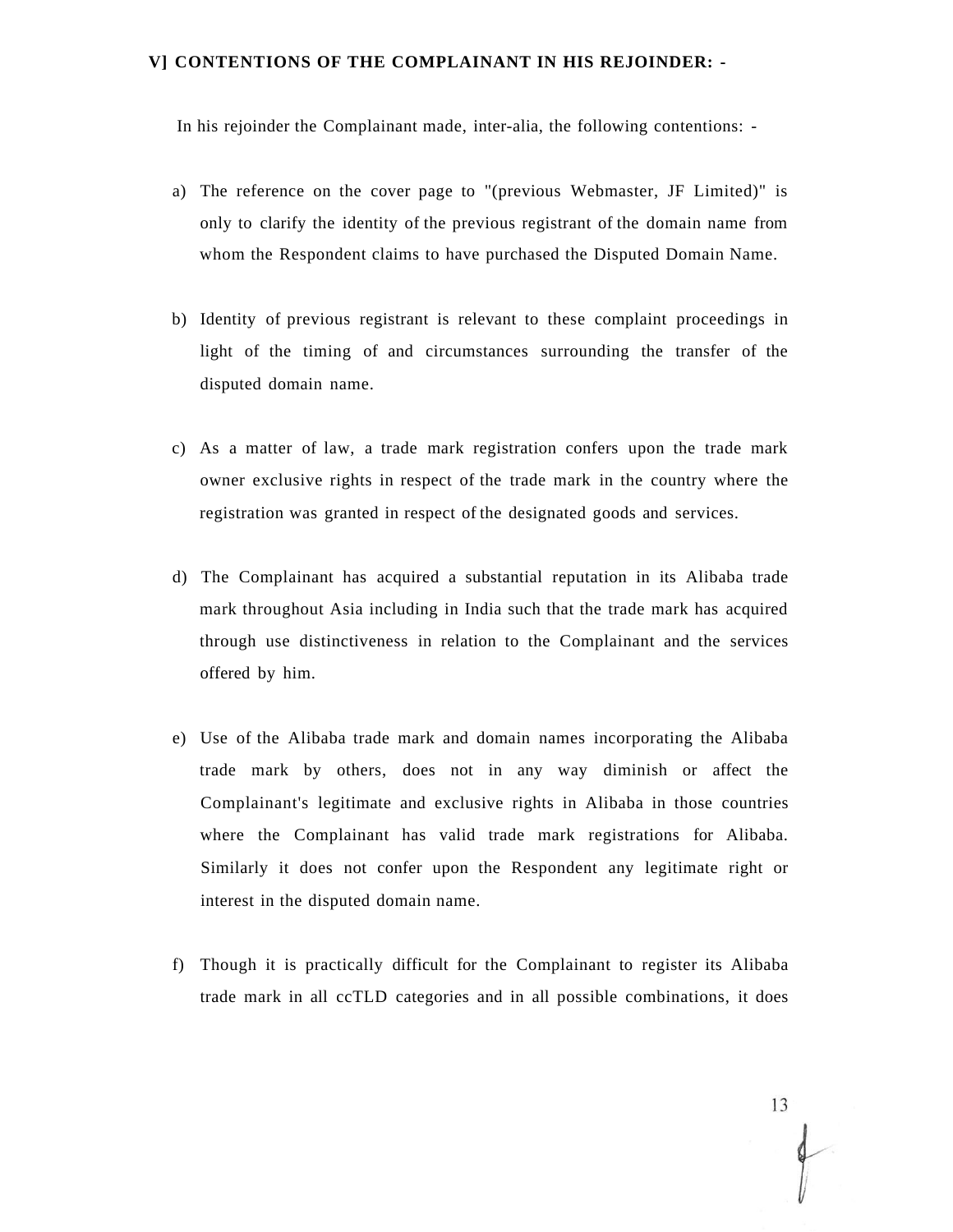not mean that the Complainant does not have legitimate rights or interests in those domain names.

- g) In respect of the list of domain names having the word Alibaba as part of it, the Complainant stated that three of the seven trade mark registrations are owned by the Complainant and the Respondent has not adduced evidence that it has any Alibaba trade mark rights itself.
- h) In respect of other domain names, they clearly contain in addition to the Complainant's Alibaba trade mark, other words designating the services provided on the relevant website. Similarly these domain names are not registered using country codes relevant to the countries where the Complainant's core business is operated - i.e. Greater China and India.
- i) The claim of the Respondent of having paid significant amount for the purchase of disputed domain name is false since the amount paid by the Respondent of US \$800 is marginally more than the offer made by the representative of the Complainant i.e. US \$ 500. It is far less than the amount of US \$ 50000 as demanded by the previous registrant from the Complainant.
- j) The claim of the Respondent that it has legitimate interest in the disputed domain name is entirely based on its company name and alleged business presence in U.K.
- k) The website was only established after the Complainant filed the Statement of Complaint.
- 1) When the Complainant's legal representative Ms. Susan Yiu telephoned the number stated on the website the man over phone refused to provide any confirmation and instead asked Ms Yiu why she was calling.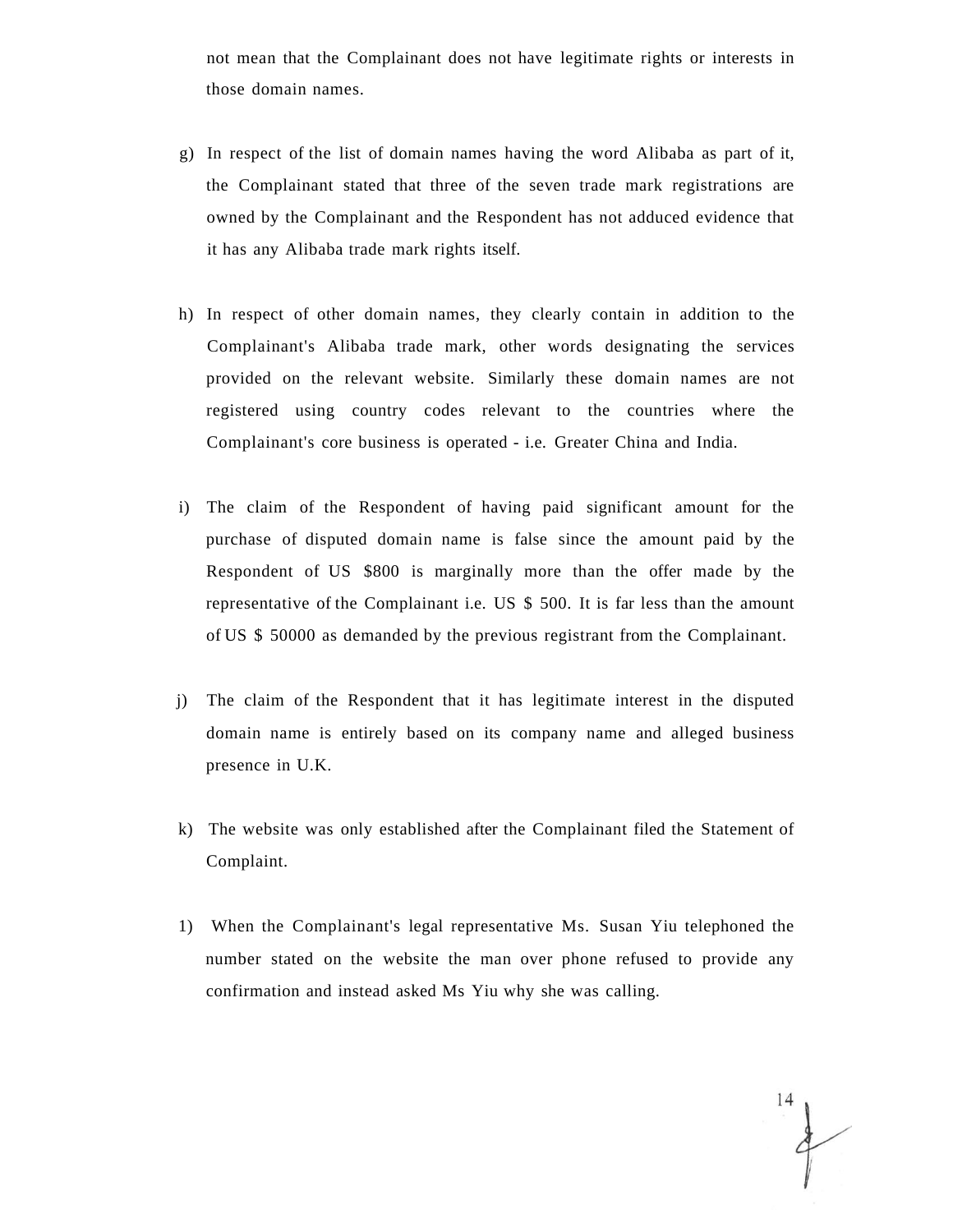## **VII] DOCUMENTS FURNISHED BY THE COMPLAINANT IN SUPPORT OF HIS REJOINDER: -**

The Complainant, in support of his contentions in rejoinder, has, inter-alia, furnished the copies of the following documents: -

- 1) The webpage of the disputed domain name
- 2) File note signed by Ms. Uiu in respect of her call on behalf of the Complainant to the Respondent's office
- 3) WHOIS search results as on  $8<sup>th</sup>$  October 2008

#### **VIII] CONTENTIONS OF THE RESPONDENT IN HIS REJOINDER**

The Respondent has, inter-alia, made the following contentions in his rejoinder:-

- a. The mention of Webmaster, JF Limited in the complaint by the Complainant was intended to make a claim as against him and not against the Respondent.
- b. When Webmaster, JF Limited is not a party to these proceedings, allegations against the said entity have no relevance to the present case.
- c. The Complainant has not registered its trade mark under clause 45 and as such is not entitled to claim any right for the service rendered by the Respondent under clause 45.
- d. The businesses of the Complainant and of the Respondent are exclusive and no way connected with each other. Hence there is no likelihood of any confusion among the internet users about disputed domain name.
- e. Most of the domain names listed in paragraph 4.5 are not functional or all inactive.

15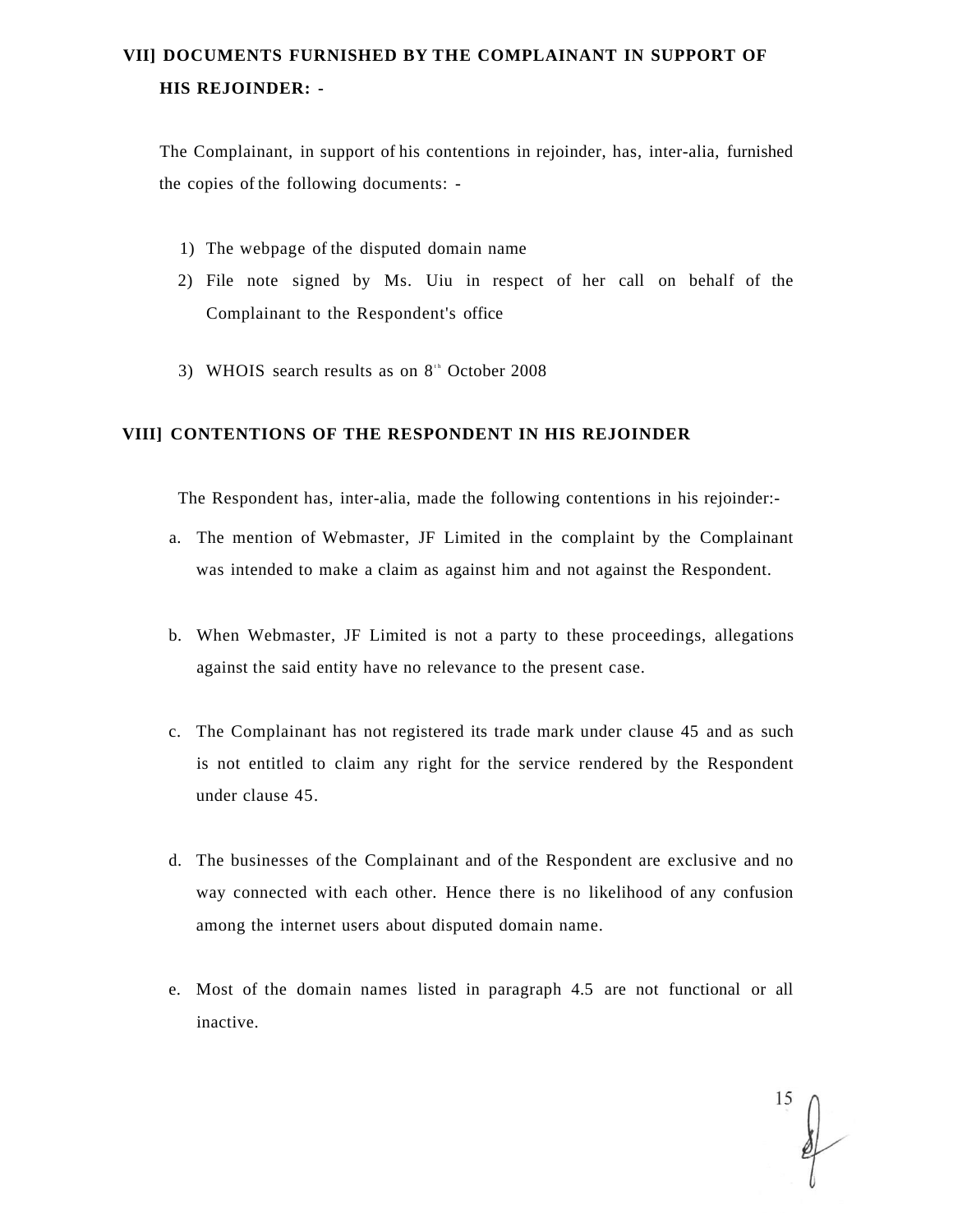- f. The Respondent got disputed domain name transferred in his favour on 11th July 2008 and the same was released on  $15<sup>th</sup>$  July 2008. The Complaint was initiated in August 2008 and thus the Respondent has initiated usage of domain name before the complaint.
- g. It is absurd to expect the website to be wholly functional immediately on its launch.
- h. There are yellow pages in India where the Complainant's name does not figure.
- i. Ms. Yiu's call is deemed to be in bad faith and hence it could not be answered properly.
- j. For convenience sake, the Respondent has registered the domain name alibaba.co.in and not alibaba [consulting.com.](http://consulting.com)
- k. The Respondent has specific business for Indian market and the Respondent has provided services for registering companies in India.

# **IX] DOCUMENTS FURNISHED BY THE RESPONDENT IN SUPPORT OF HIS REJOINDER: -**

Though the Respondent has stated at few places in the said rejoinder as copies of documents are attached, in fact no documents have been attached. It is interesting to note that the Respondent has not given Annexures numbers also at the said places.

#### **X] ISSUES & FINDINGS: -**

On the basis of policies and rules framed by NIXI in respect of dispute resolution as also on the basis of submissions of both the parties I have framed following issues. My finding on each issue is also mentioned against it respectively.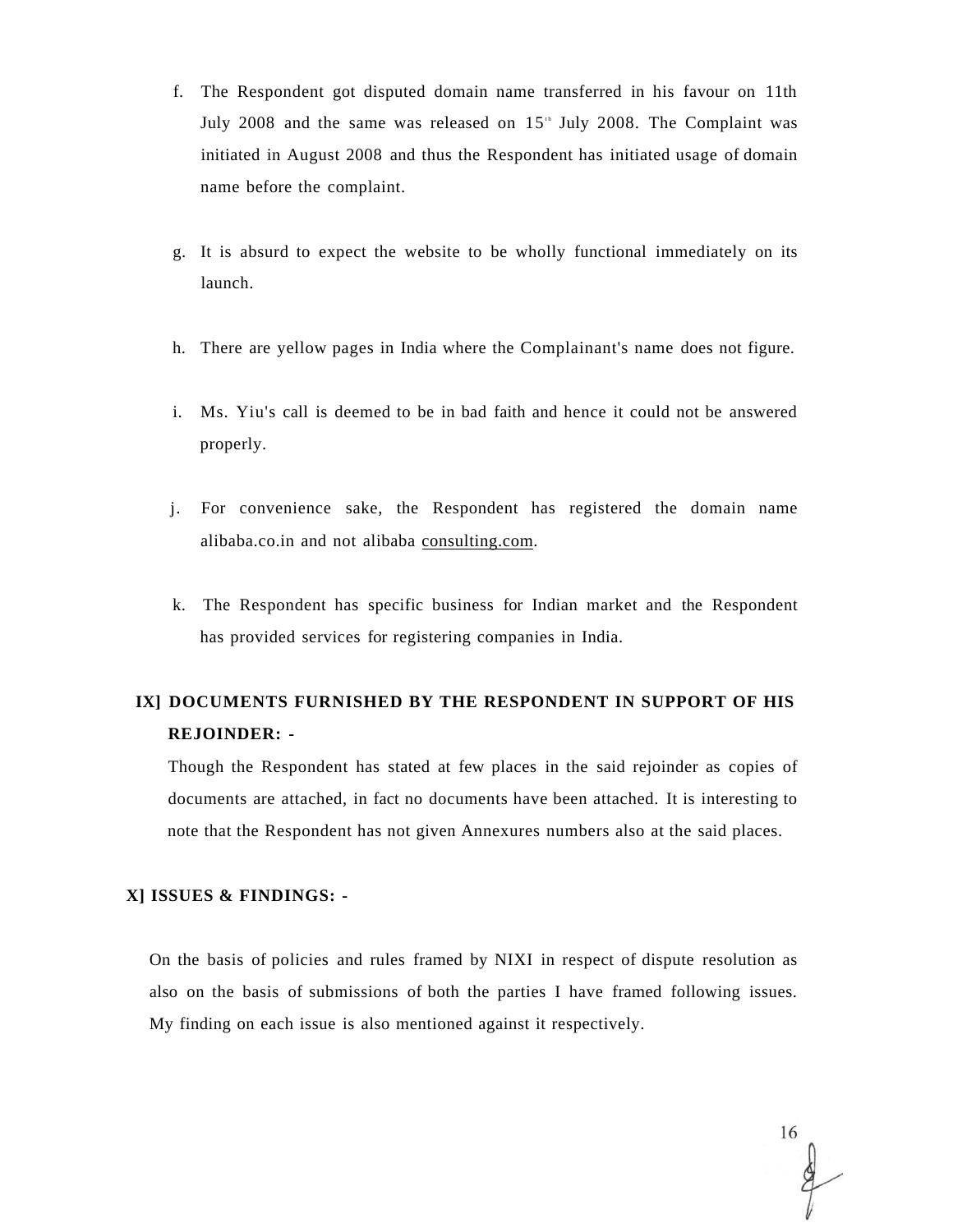| SR. | <b>ISSUE</b>                                                   | <b>FINDING</b> |
|-----|----------------------------------------------------------------|----------------|
| NO. |                                                                |                |
| 01  | Whether the Complainant is holder of any registered            | Yes            |
|     | trademark or service mark having nexus to the disputed         |                |
|     | domain name?                                                   |                |
| 02  | Whether the Respondent is holder of any registered             | N <sub>o</sub> |
|     | trademark or service mark having nexus with the disputed       |                |
|     | domain name?                                                   |                |
| 03  | Whether the previous Registrant has registered domain          | Yes            |
|     | name in bad faith and primarily for selling, renting or        |                |
|     | otherwise transferring it?                                     |                |
| 04  | Whether the Registrant is using the domain name before         | Yes            |
|     | notice to him?                                                 |                |
| 05  | Whether the Registrant has commonly been known by the          | N <sub>o</sub> |
|     | domain name?                                                   |                |
| 06  | Whether the Registrant has registered the disputed domain      | Yes            |
|     | name to intentionally attempt to attract internet users to the |                |
|     | website by creating confusion with the Complainant's           |                |
|     | name?                                                          |                |
| 07  | Whether, on the basis of the registered trademarks, the        | $\rm No$       |
|     | Respondent is entitled to continue to use the disputed         |                |
|     | domain name?                                                   |                |

### **BASIS OF FINDINGS: -**

- 1. The Complainant has furnished copies of its three registered trademarks and two applications pending registration.
- 2. The Complainant has established beyond any doubt its business stature, fields of its services and quantum of annual turnover, including his considerable presence in India.

 $\begin{matrix} 17 \\ 17 \end{matrix}$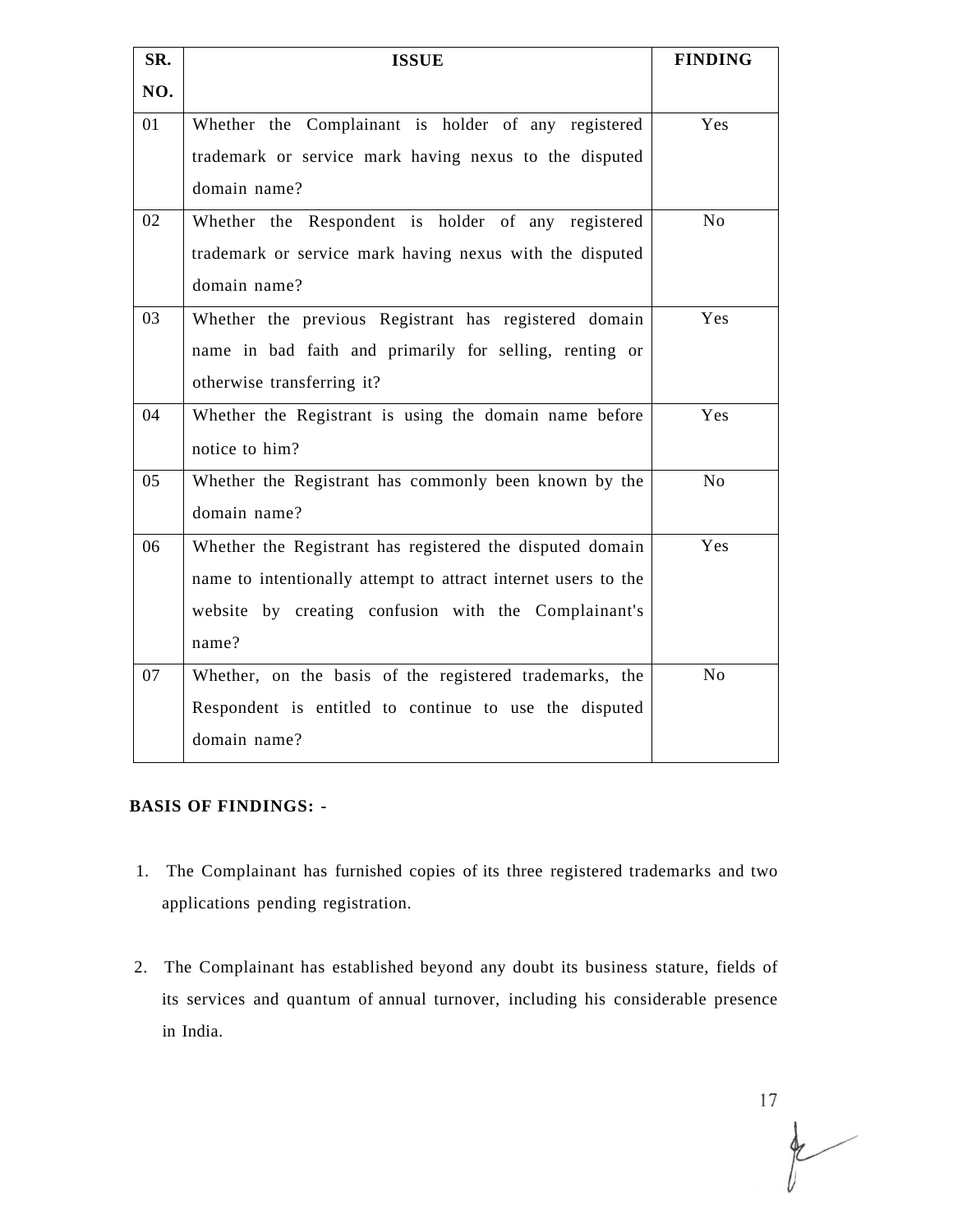- 3. The Complainant has clearly established according to INDRP that:
	- a) The Registrant has no rights or legitimate interests in respect of the domain name
	- b) The Registrant's domain name has been registered or is being used in bad faith.
	- c) The Registrant has registered domain name for intentionally attempting to attract internet users to the website by creating confusion with the Complainant's name
- 4. The Respondent has heavily relied upon the name of his company to establish his rights or interests in the disputed domain name. Apart from this the Respondent could not furnish any document like registered trade mark or service mark in his name containing the word alibaba entitling him to the disputed domain name.
- 5. The Respondent himself has, in paragraph 2 of his Statement of Defense stated that as per invoice dated 24.06.2008 the said domain name was conveyed. On 11.07.2008 the company Alibaba Consulting Limited was formed. It is usual practice in business world to first incorporate the company and then to register domain name containing its company name. This fact alone goes very seriously against the Respondent.
- 6. The contention of the Respondent that the Complainant has not registered his trade mark(s) under clause  $45$  is not relevant since the same pertains to UK Intellectual Property Office. Similarly the Respondent does not have any trade mark, much less under clause 45, in support of his claim or legitimate interests in the disputed domain name.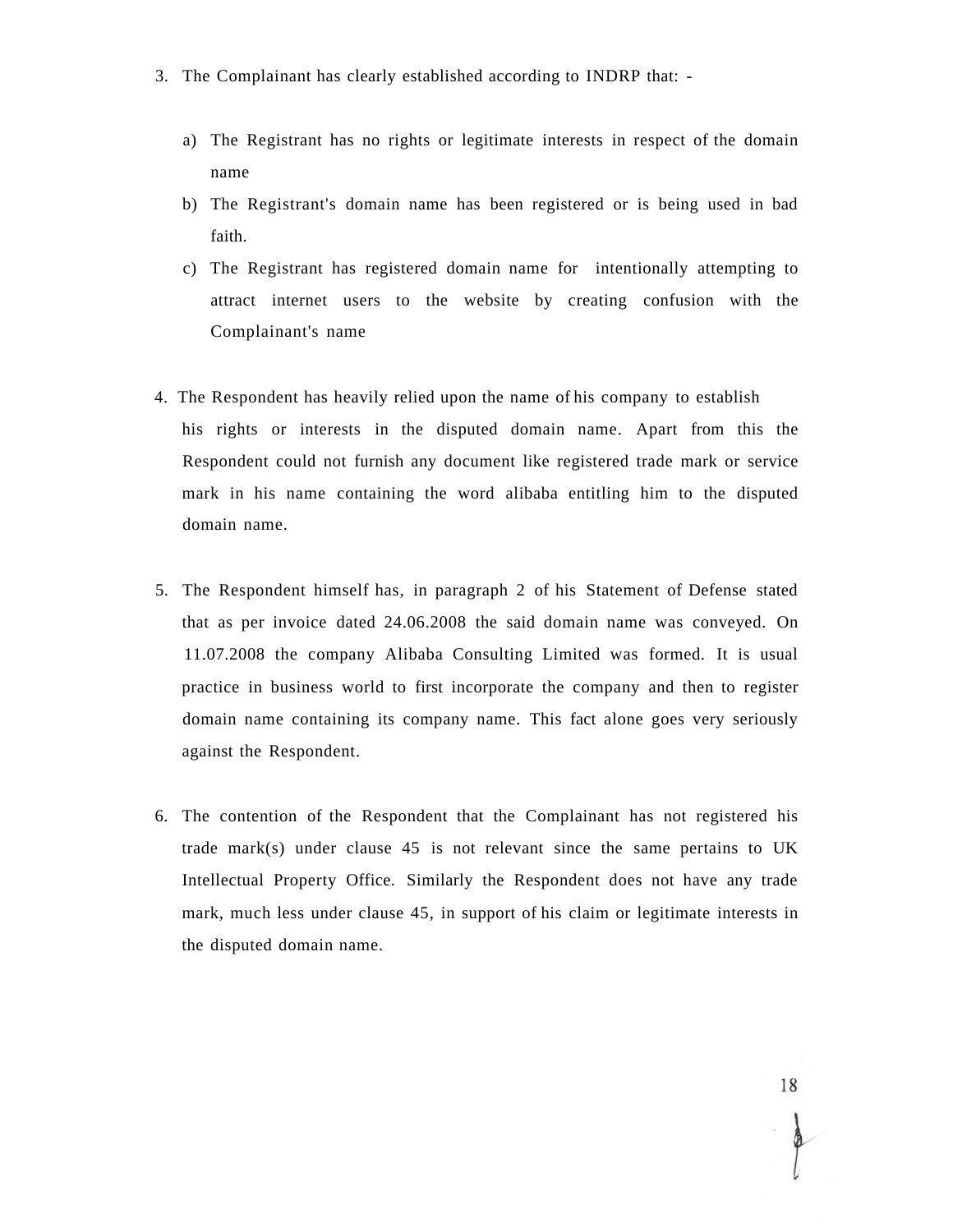- 7. The Respondent has stated that the businesses of the Complainant and of the Respondent are exclusive and do not have relationship. Therefore internet users can not get confused about entity having domain name. I do not agree with this contention since any internet user searches on internet basically by giving the first or prominent part of the name intended to be searched. In the present case the first or prominent part of the name is Alibaba. Therefore there is every possibility of internet user getting confused till he actually scrutinizes the types of goods and services available on the domain. Till then he has reached the disputed domain name. Thus this act amounts to intentionally creating confusion among internet users and thereby attract them to the disputed domain.
- 8. Though the previous registrant Webmaster, JF Limited is not a direct party to this dispute, it is necessary to take into account its status, nature of business, intention behind registering the disputed domain name and finally history about its credentials. The Complainant has clearly established that Webmaster, JF Limited had no legitimate interests and rights in the disputed domain name. JF Limited had not used the domain name for its business purposes. It had registered disputed domain name in violation of the legitimate rights, interests and claims of the Complainant. Prior to the complaint the disputed domain name was linked to a Chinese business directory, which in turn means that it was only a parking site. The offer to sell domain to the Complainant, for a whopping US \$ 50000, itself establishes its intention of registration as to make profit by selling the same. When JF Limited smelled that the Complainant was going to initiate dispute procedures, it hurriedly transferred the domain to the present Respondent at a paltry amount of US \$ 800, which is slightly higher than the offer made by the Complainant himself. In view of this it becomes abundantly clear that the previous registrant had no legitimate title, interest or right in the domain name and the said registration was in violation of the interests, rights and claims of the Complainant. Assuming, for the sake of assumption, that the present Respondent is innocent buyer and purchased domain name in good faith and for consideration, he can not get proper title, rights, interests in the domain name due to the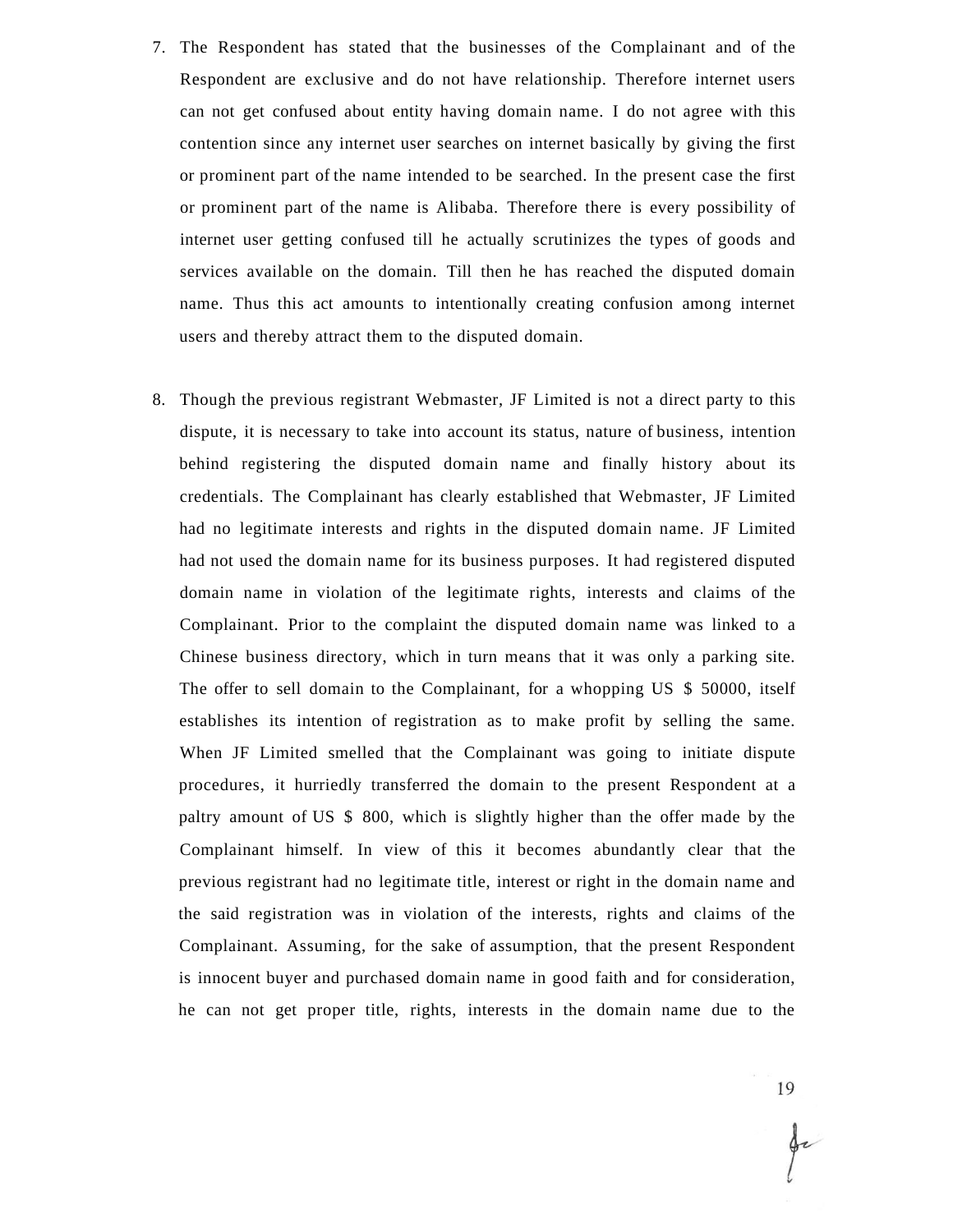principle of passing off. Previous registrant can not pass off good title to the present Respondent, since he himself did not have the same.

- 9. The disputed domain name was registered about 3 years prior to the incorporation of company by the Respondent. This appears to be an after thought as against the contention of the Respondent that Mr.Cheng Shengli had been in the same business even prior to incorporation of the Respondent. Similarly the Respondent has failed to support this contention by way of evidence to this effect.
- 10. The Respondent has failed to establish that he has business activities in India, has at least few customers, has done some business so far etc. Mere statement to this effect is not sufficient for this purpose.
- 11. The explanations / clarifications furnished by the Respondent in respect of having same business address, same telephone numbers etc. as that of previous registrant, are not convincing. Similarly his explanation about telephonic call by Ms. Yiu is also not satisfactory and hence can not be relied upon.
- 12. The Respondent's contentions that alibaba is a generic name and that several others are using the domain names having the word alibaba, alone do not entitle him to the disputed domain name.
- 13. The Respondent has provided copies of google search in respect of his rankings on the said search. This alone can not entitle the Respondent to the disputed domain name. Similarly these rankings can be improved by applying various techniques of search engine optimizations.
- 14. The Respondent's reply to the Complainant's point as to why the Respondent did not register domain name as Alibaba [Consulting.com](http://Consulting.com) is not satisfactory. Mere statement that he found the present domain name more convenient does not convince me.